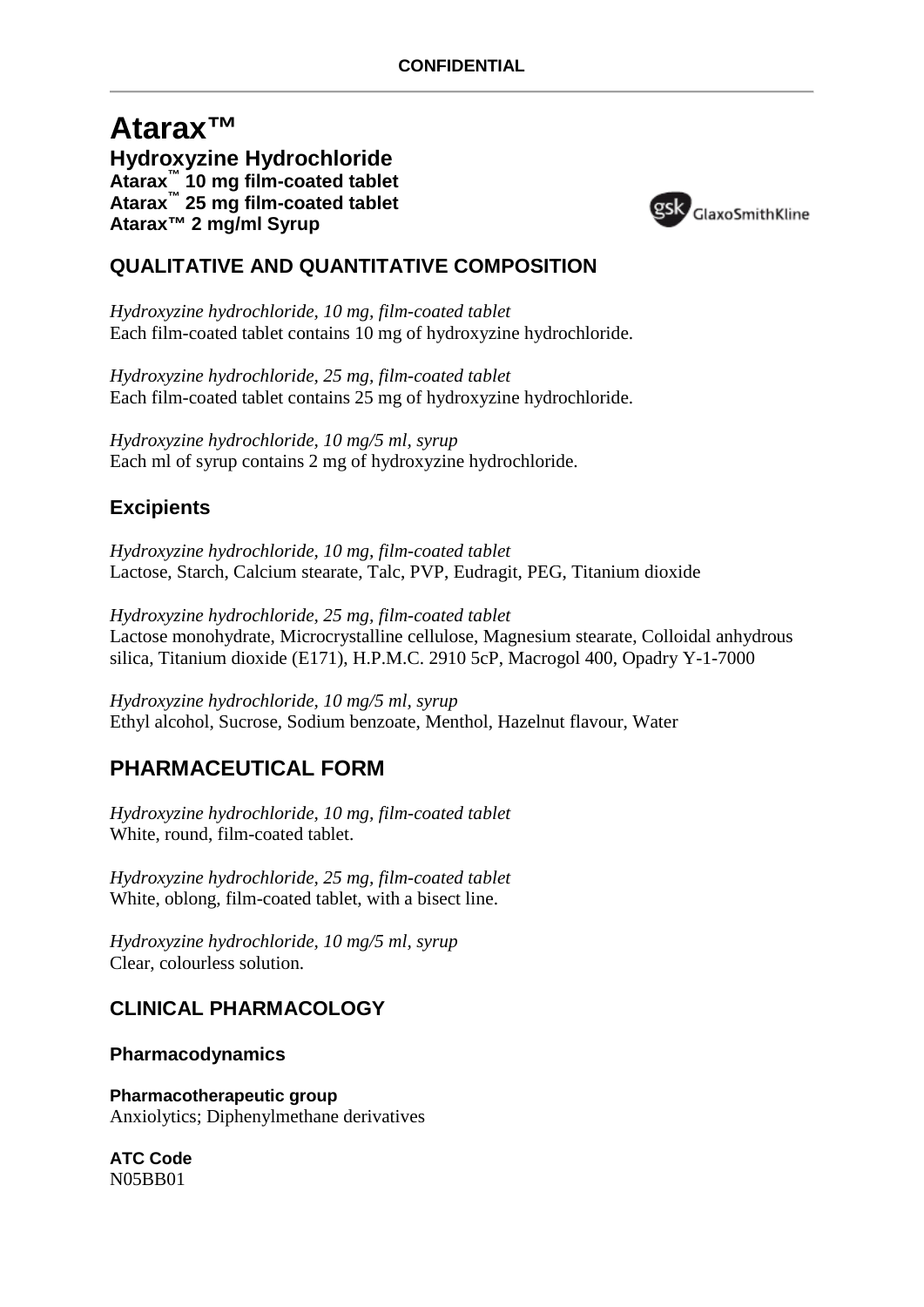#### **Mechanism of Action**

Hydroxyzine is a first generation antihistamine that crosses the blood/brain barrier extensively and has a high affinity for histaminic receptors into the brain, thereby producing sedativeanxiolytic effects.

## **Pharmacodynamic effects**

Antihistaminic and bronchodilator activities have been demonstrated experimentally and confirmed clinically. An antiemetic effect, both by the apomorphine test and the veriloid test, has been demonstrated. Pharmacological and clinical studies indicate that hydroxyzine at therapeutic dosage does not increase gastric secretion or acidity and in most cases has mild antisecretory activity. Wheal and flare reduction have been demonstrated in adult healthy volunteers and in children after intradermal injections of histamine or antigens. Hydroxyzine has also revealed its efficacy in relieving pruritus in various forms of urticaria, eczema and dermatitis.

#### **Onset of action**

The antihistaminic effect begins approximately after 1 hour with oral pharmaceutical forms. The sedative effect starts after 5-10 minutes with oral liquid and after 30-45 minutes with tablets.

Hydroxyzine has a weak affinity for muscarinic receptors.

#### **Pharmacokinetics**

#### **Absorption**

Hydroxyzine is rapidly absorbed from the gastrointestinal tract. The peak plasma level  $(C_{\text{max}})$ is reached approximately two hours after oral intake. After single oral doses of 25 mg and 50 mg in adults, Cmax concentrations are typically 30 and 70 ng/ml, respectively. The rate and extent of exposure to hydroxyzine is very similar when given as tablet or as a syrup. Following repeat administration once a day, concentrations are increased by 30%. The oral bioavailability of hydroxyzine with respect to intramuscular (IM) administration is about 80%. After a single 50 mg IM dose,  $C_{\text{max}}$  concentrations are typically 65 ng/ml.

#### **Distribution**

Hydroxyzine is widely distributed in the body and generally more concentrated in the tissues than in plasma. The apparent volume of distribution is 7 to 16 l/kg in adults. Hydroxyzine enters the skin following oral administration. Skin concentrations of hydroxyzine are higher than serum concentrations, following both single and multiple administration. Hydroxyzine crosses the blood-brain and placental barriers leading to higher foetal than maternal concentrations.

#### **Metabolism**

Hydroxyzine is extensively metabolised. The formation of the major metabolite cetirizine, a carboxylic acid metabolite (approximately 45% of the oral dose), is mediated by alcohol dehydrogenase. This metabolite has significant peripheral H1-antagonist properties. The other metabolites identified include a N-dealkylated metabolite, and an O-dealkylated metabolite with a plasma half-life of 59 hours. These pathways are mediated principally by CYP3A4/5.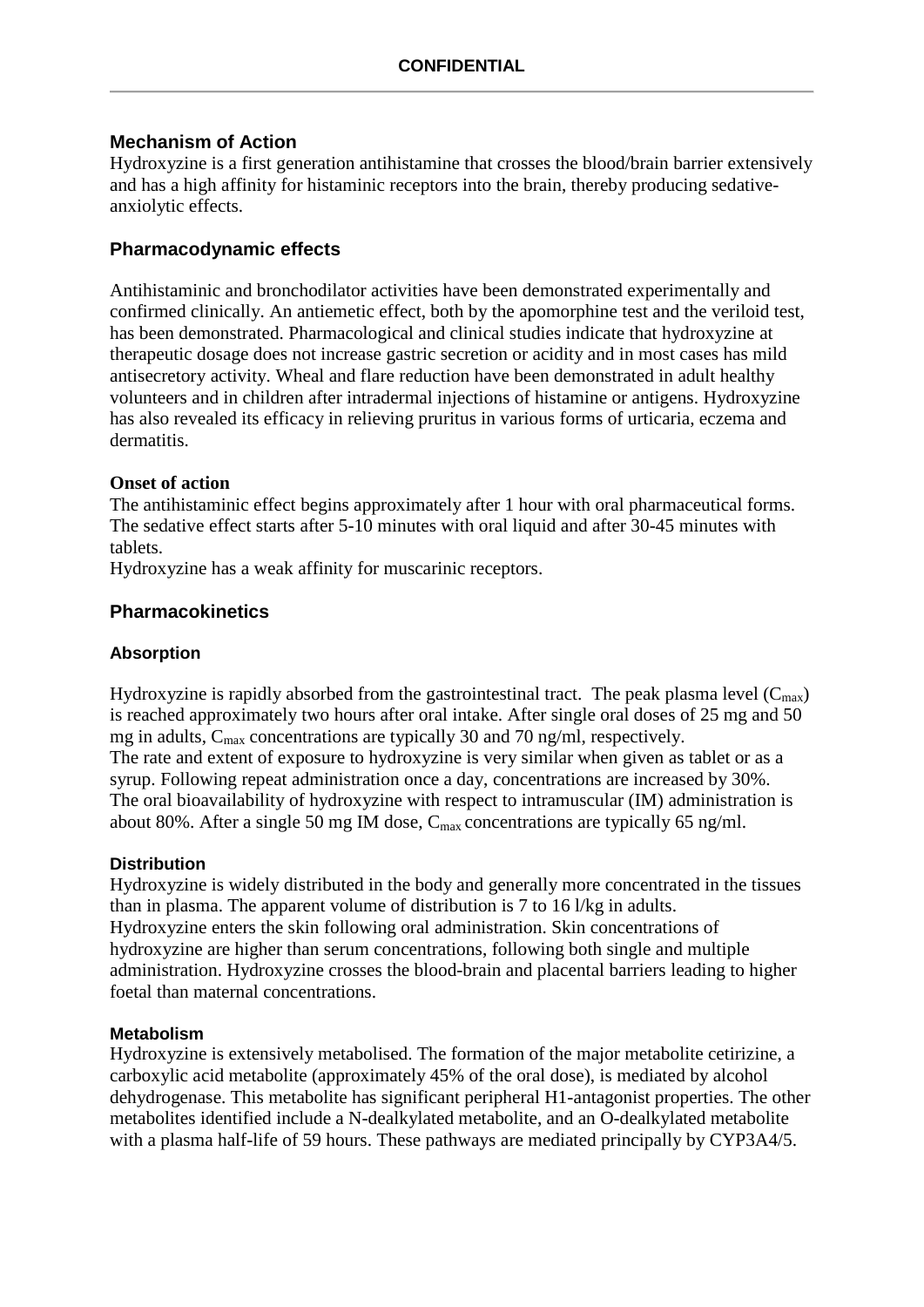## **Elimination**

Hydroxyzine half-life in adults is approximately  $12 \pm 5$  hours (range: 7 - 20 hrs). The apparent total body clearance calculated across studies is 13 ml/min/kg. Only 0.8% of the dose is excreted unchanged in urine. The major metabolite cetirizine is excreted mainly unchanged in urine (25% and 16 % of the hydroxyzine oral and IM dose, respectively).

## **Special patient populations**

## *Children*

The pharmacokinetics of hydroxyzine was evaluated in 12 paediatric patients aged 1 to 14 years (mean  $6.1 \pm 4.6$  yrs) with severe atopic dermatitis. A 0.7 mg/kg single dose of hydroxyzine was administered orally. The mean peak serum concentration was  $47 \pm 17$  ng/ml and occurred at a mean time of  $2.0 \pm 0.9$ h after the dose. The mean plasma clearance was higher than in adults  $(32 \pm 11 \text{ ml/min/kg})$ . The half-life was shorter than in adults and increased with age from 4 hours at 1 year of age to 11 hours at 14 years of age. No data was available regarding the metabolite cetirizine.

Like in adults, the antipruritic effect lasted longer than anticipated for the half-life as pruritus was significantly suppressed from 1 to 24 hours post-dose with  $>85\%$  suppression from 2 to 12 hours.

Dosage should be adjusted in paediatric population (*see Section Dosage and Administration*).

## *Elderly*

The pharmacokinetics of hydroxyzine was investigated in 9 healthy elderly subjects (69.5  $\pm$ 3.7 years) following a single 0.7 mg/kg oral dose. The elimination half-life of hydroxyzine was prolonged to  $29 \pm 10$  hours (range 20-53 hours) and the apparent volume of distribution was increased to  $22 \pm 6$  l/kg (range 13-31 l/kg). In view of the longer t<sub>/2</sub> and of the prolonged Pharmacodynamic effect (suppression of the wheal and flare response to histamine), it is advised to start with half the recommended dose (*see Section Dosage and Administration*).

## *Renal impairment*

The pharmacokinetics of hydroxyzine was studied in 8 severe renally impaired subjects (Creatinine clearance:  $24 \pm 7$  ml/min). The extent of exposure (AUC) to hydroxyzine was not altered in a relevant manner while that to the carboxylic metabolite, cetirizine, was increased. This metabolite is not removed efficiently by haemodialysis. In order to avoid any important accumulation of the cetirizine metabolite following multiple doses of hydroxyzine , the daily dose of hydroxyzine should be reduced in subjects with impaired renal function (*see Section Dosage and Administration*).

## *Hepatic impairment*

In subjects with hepatic dysfunction secondary to primary biliary cirrhosis, total body clearance was approximately 66% that of normal subjects. The half-life was increased to 37 hours and the serum concentrations of the carboxylic metabolite, cetirizine, were higher than in young patients with a normal liver function. Daily dose or dose frequency should be reduced in patients with impaired liver function (*see Section Dosage and Administration*).

# INDICATIONS

• For symptomatic relief of anxiety and tension associated with psychoneurosis and as an adjunct in organic disease states in which anxiety is manifested.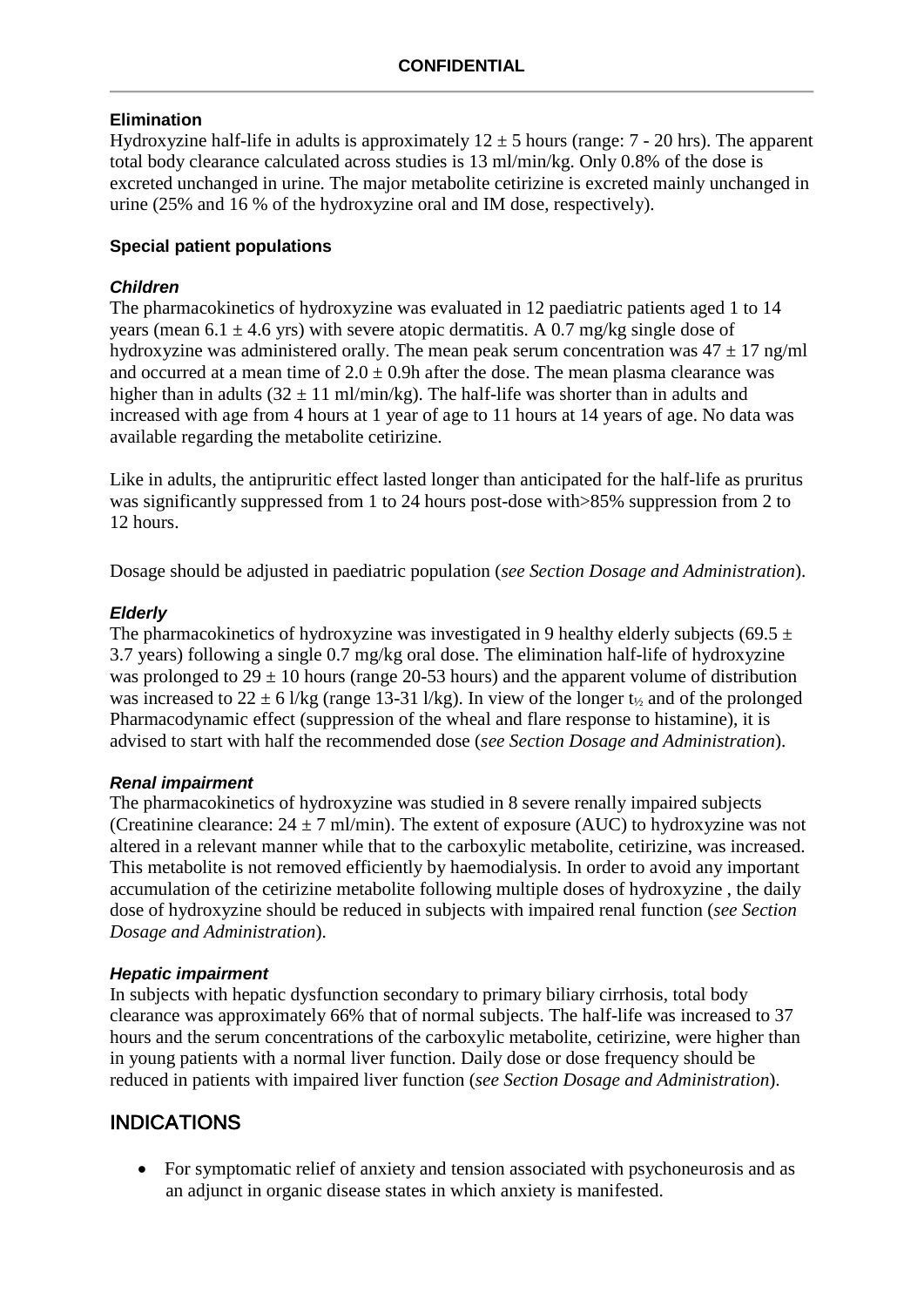- As a sedative used as premedication
- As symptomatic relief in atopic pruritus

The effectiveness of hydroxyzine as an antianxiety agent for long term use, that is more than 4 months, has not been assessed by systematic clinical studies. The physician should reassess periodically the usefulness of the drug for the individual patient.

Hydroxyzine may potentiate meperidine and barbiturates, so their use in pre-anaesthetic adjunctive therapy should be modified on an individual basis. Atropine and other belladonna alkaloids are not affected by the drug. Hydroxyzine is not known to interfere with the action of digitalis in any way and it may be used concurrently with this agent.

# **DOSAGE AND ADMINISTRATION**

The maximum single dose in adults should not exceed 200 mg whereas the maximum daily dose should not exceed 300 mg.

• In adults:

In general practice: 30 to 100 mg per day in divided doses during the day or at night. In neuropsychiatry: 100 to 300 mg per day

In anaesthesiology: 100 to 200 mg per day. ATARAX when used as a premedication is usually given the night before surgery instead of barbiturates.

• In children:

30 months to 15 years of age: 1 mg/kg/day in divided doses. The dosage of ATARAX must be adapted to the patient's response. For a shorter effect half the usual dose can be given.

# **CONTRA-INDICATIONS**

- History of hypersensitivity to hydroxyzine or to any of the excipients, to cetirizine, to other piperazine derivatives, to aminophylline, or to ethylenediamine.
- Patients with porphyria
- Pregnancy and lactation
- Patients with pre-existing prolonged QT interval
- ATARAX Syrup 2 mg/ml includes 0.75 g of sucrose per ml. Patients with rare hereditary problems of fructose intolerance, glucose-galactose mal-absorption or sucrase-isomaltase insufficiency should not take this medicine.
- ATARAX tablets include lactose. Patients with rare hereditary problems of galactose intolerance, the Lapp lactase deficiency or glucose-galactose mal-absorption should not take this medicine.

# **WARNINGS AND PRECAUTIONS**

## *Convulsions*

ATARAX should be administered cautiously in patients with increased potential for convulsions.

*Children*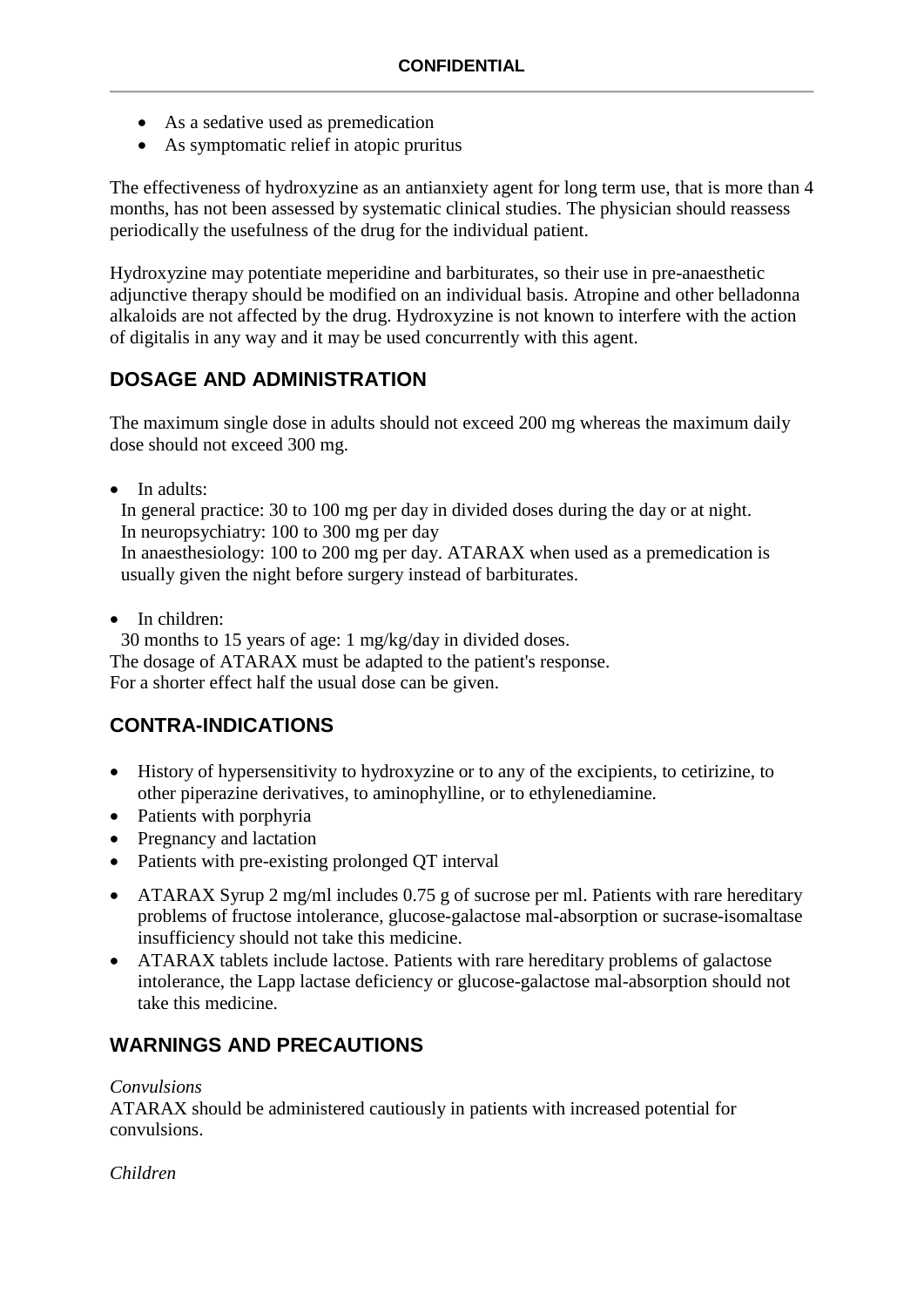Young children are more susceptible to develop adverse events related to the central nervous system (*see Section Adverse Reactions*). In children, convulsions have been more frequently reported than in adults.

#### *Hydroxyzine anticholinergic effects*

Because of its potential anticholinergic effects, ATARAX should be used cautiously in patients suffering from glaucoma, bladder outflow obstruction, decreased gastro-intestinal motility, myasthenia gravis, or dementia.

#### *Co-administration with CNS depressants*

Dosage adjustments may be required if ATARAX is used simultaneously with other central nervous system depressant drugs or with drugs having anticholinergic properties *(see Section Interactions)*.

#### *Alcohol*

The concomitant use of alcohol and ATARAX should be avoided *(see Section Interactions)*.

#### *Cardiac disorders*

Caution is needed in patients who have a known predisposing factor to cardiac arrhythmia, including electrolytes imbalance (hypokalemia, hypomagnesaemia), who have pre-existing heart disease, or who are concomitantly treated with a potentially arrhythmogenic drug. In these patients use of alternative treatments is to be considered.

#### *Elderly*

In the elderly, it is advised to start with half the recommended dose due to a prolonged action.

## *Hepatic and renal impairment*

ATARAX dosage should be reduced in patients with hepatic dysfunction and in patients with moderate or severe renal impairment.

## *Test results*

The treatment should be stopped at least 5 days before allergy testing or metacholine bronchial challenge, to avoid effects on the test results.

## *Syrup*

#### Sucrose

This product contains sucrose. At a dose higher than 6.5 ml of ATARAX Syrup 2 mg/ml, the sucrose content should be taken into consideration in patients with diabetes mellitus. Sucrose may be harmful to the teeth.

## Ethanol

ATARAX Syrup 2 mg/ml contains small amounts (0.1 vol %) of ethanol (alcohol). The concentration of alcohol after the administration of 100 ml syrup (equivalent to 200 mg of hydroxyzine) will be up to 100 mg, equivalent to 2 ml beer or 1 ml wine. This has to be taken into account for patient suffering from alcoholism, children, and high-risk groups such as patients with liver disease, or epilepsy.

# **INTERACTIONS**

*CNS depressants*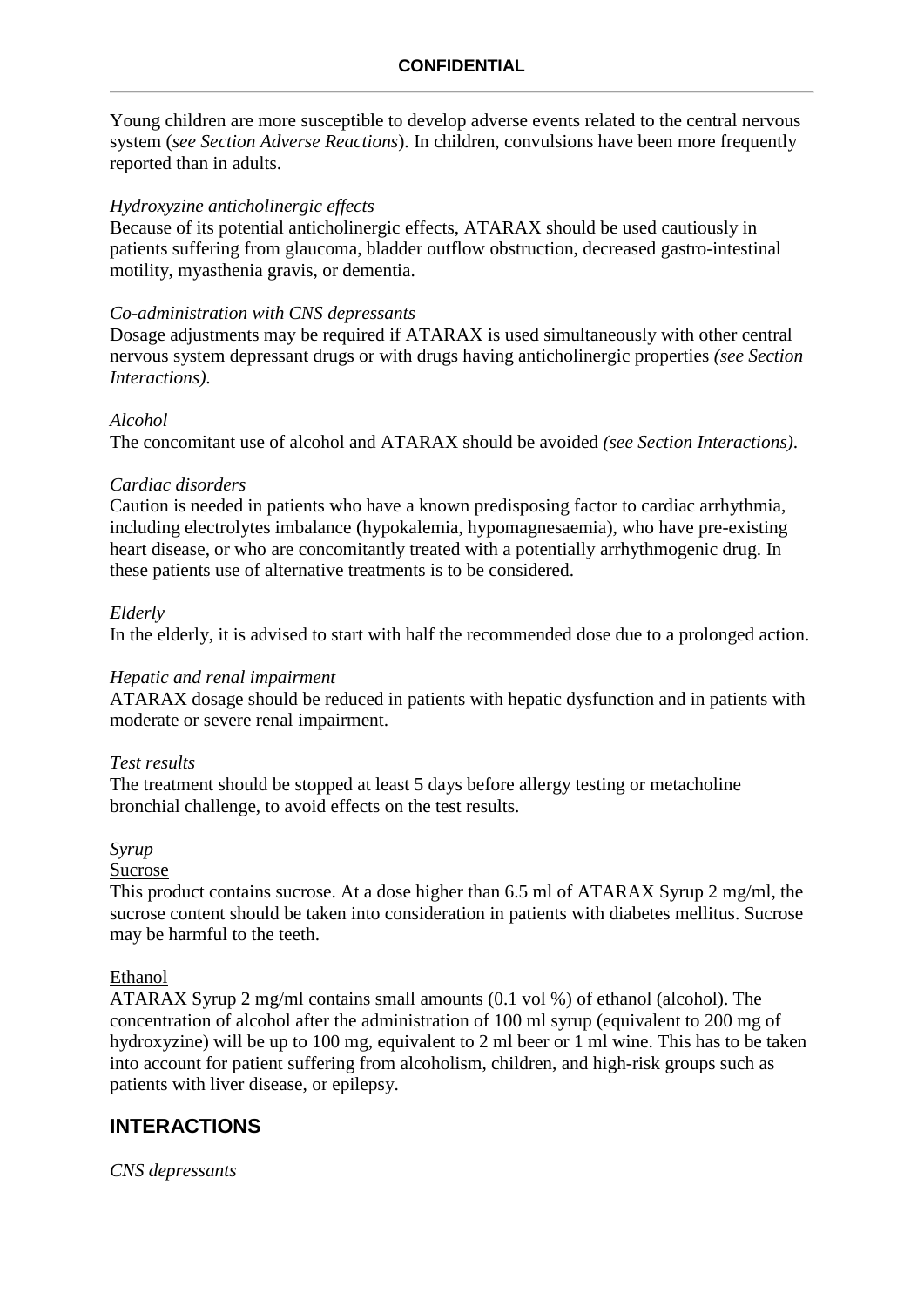#### **CONFIDENTIAL**

Patients should be informed that hydroxyzine may potentiate the effects of barbiturates, other CNS depressants or drugs having anticholinergic properties.

#### *Alcohol*

Alcohol also potentiates the effects of ATARAX.

#### *Betahistine and anticholinesterase drugs*

Hydroxyzine antagonises the effects of betahistine and anticholinesterase drugs.

#### *Test results*

The treatment should be stopped at least 5 days before allergy testing or metacholine bronchial challenge, to avoid effects on the test results.

#### *Monoamine oxidase inhibitors*

Simultaneous administration of hydroxyzine with monoamine oxidase inhibitors should be avoided.

#### *Epinephrine* Hydroxyzine counteracts the pressor action of epinephrine.

#### *Phenytoin*

In rats, hydroxyzine antagonised the anticonvulsant action of phenytoin.

#### *Cimetidine*

Cimetidine 600 mg bid has been shown to increase the serum concentrations of hydroxyzine by 36% and to decrease peak concentrations of the metabolite cetirizine by 20%.

#### *CYP2D6 substrates*

Hydroxyzine is an inhibitor of cytochrome P450 2D6 (Ki: 3.9 µM; 1.7 µg/ml) and may cause at high doses drug-drug interactions with CYP2D6 substrates.

#### *Effect on other drug metabolism*

Hydroxyzine has no inhibitory effect at 100  $\mu$ M on UDP-glucuronyl transferase isoforms 1A1 and 1A6 in human liver microsomes. It inhibits cytochrome  $P_{450}$ 2C9/C10, 2C19 and 3A4 isoforms at concentrations (IC<sub>50</sub>: 19 to 140  $\mu$ M; 7 to 52  $\mu$ g/ml) well above peak plasma concentrations. The metabolite cetirizine at 100 µM has no inhibitory effect on human liver cytochrome  $P_{450}$  (1A2, 2A6, 2C9/C10, 2C19, 2D6, 2E1, and 3A4) and UDP-glucuronyl transferase isoforms. Therefore, hydroxyzine is unlikely to impair the metabolism of drugs which are substrates for these enzymes.

#### *Potent inhibitors of liver enzymes*

As hydroxyzine is metabolised in the liver, an increase in hydroxyzine blood concentrations may be expected when hydroxyzine is co-administered with drugs known to be potent inhibitors of liver enzymes.

#### *Potentially arrhythmogenic drugs*

Co-administration of hydroxyzine with a potentially arrhythmogenic drug may increase the risk of QT prolongation and Torsade de Pointes.

## **PREGNANCY AND LACTATION**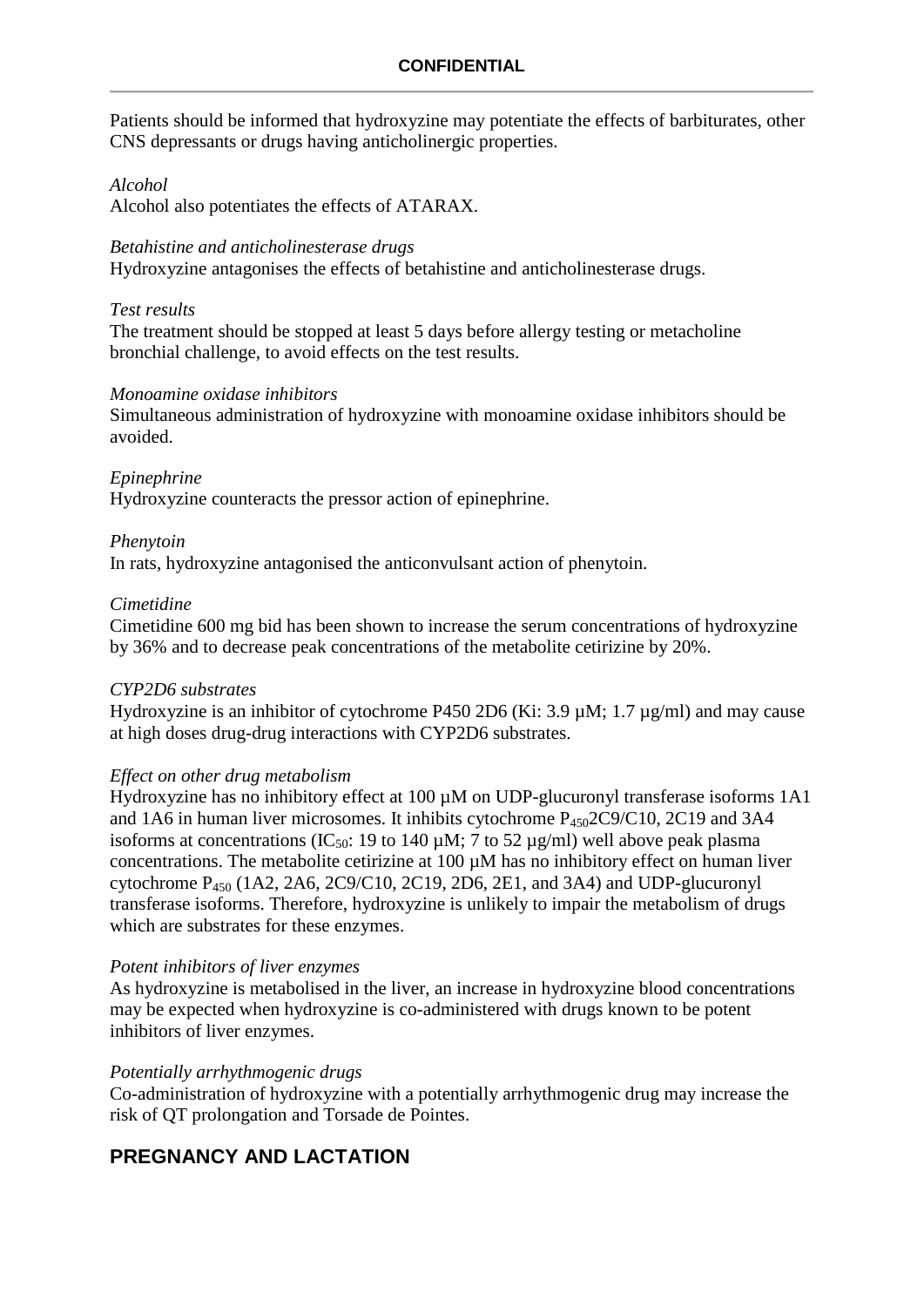# **Fertility**

There are no relevant data available.

# **Pregnancy**

Hydroxyzine is contraindicated during pregnancy (*see Section Contraindications*). Animal studies have shown reproductive toxicity.

Hydroxyzine crosses the placental barrier leading to higher foetal than maternal concentrations.

To date, no relevant epidemiological data are available relating to exposure to hydroxyzine during pregnancy.

In neonates whose mothers received hydroxyzine during late pregnancy and/or labour, the following events were observed immediately or only a few hours after birth: hypotonia, movement disorders including extrapyramidal disorders, clonic movements, CNS depression, neonatal hypoxic conditions, or urinary retention.

# **Lactation**

Hydroxyzine is contra-indicated during lactation (*see Section Contraindications*). Breastfeeding should be stopped if hydroxyzine therapy is needed.

Cetirizine, the principal metabolite of hydroxyzine, is excreted in human milk.

Although no formal studies have been performed on the excretion of hydroxyzine in human milk, severe adverse effects have been shown in breastfed newborns/infants of hydroxyzine treated mothers.

# **ABILITY TO PERFORM TASKS THAT REQUIRE JUDGEMENT, MOTOR OR COGNITIVE SKILLS**

Hydroxyzine may impair the ability to react and to concentrate. Patients should be warned of this possibility and cautioned against driving a car or operating machinery. Concomitant use of hydroxyzine with alcohol or other sedative drugs should be avoided as it aggravates these effects.

# **ADVERSE REACTIONS**

Undesirable effects are mainly related to CNS depressant or paradoxical CNS stimulation effects, to anticholinergic activity, or to hypersensitivity reactions.

Adverse reactions are ranked under headings of frequency using the following convention: Very common ≥1/10 Common  $>1/100$  to  $<1/10$ Uncommon ≥1/1000 to  $\leq$ 1/100 Rare  $>1/10000$  to  $<1/1000$ Very rare  $\langle 1/10000 \rangle$ 

Not known (cannot be estimated from the available data).

# **Clinical Trial Data**

The following undesirable effects were reported in placebo-controlled clinical trials for hydroxyzine and including 735 subjects exposed to hydroxyzine up to 50 mg daily.

*Nervous system disorders Very common*: somnolence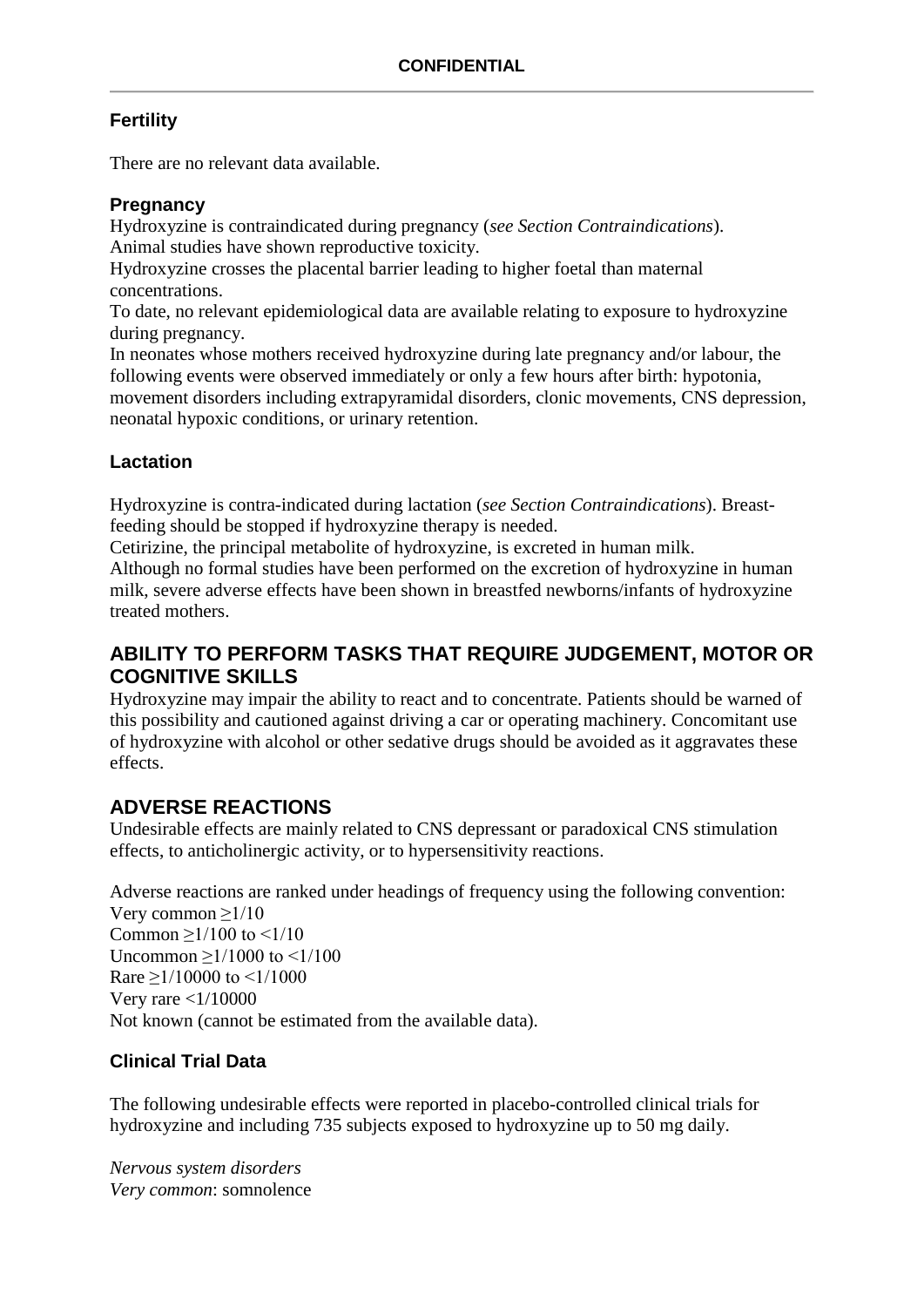*Common:* headache *Uncommon:* dizziness, insomnia, disturbance in attention

*Gastrointestinal disorders Common:* dry mouth *Uncommon:* constipation, nausea

*General disorders and administration site conditions Common:* fatigue *Uncommon:* asthenia

## **Post Marketing Data**

*Immune system disorders Not known:* hypersensitivity, anaphylactic shock

*Psychiatric disorders Not known:* agitation, confusion, disorientation, hallucination

*Nervous system disorders Not known:* sedation, tremor, convulsions, dyskinesia

*Eye disorders Not known:* accommodation disorder, vision blurred

*Cardiac disorders Not known:* tachycardia, electrocardiogram QT prolonged, torsades de pointes

*Vascular disorders Not known:* hypotension

*Respiratory, thoracic and mediastinal disorders Not known:* bronchospasm

*Gastrointestinal disorders Not known:* vomiting

*Hepatobiliary disorders Not known:* liver function tests abnormal

#### *Skin and subcutaneous tissue disorders*

*Not known:* pruritus, erythematous rash, maculo-papular rash, urticaria, dermatitis, angioneurotic oedema, hyperhidrosis, fixed drug eruption, acute generalized exanthematous pustulosis, erythema multiforme, Stevens-Johnson syndrome

*Renal and urinary disorders Not known:* urinary retention

*General disorders and administration site conditions Not known:* malaise, pyrexia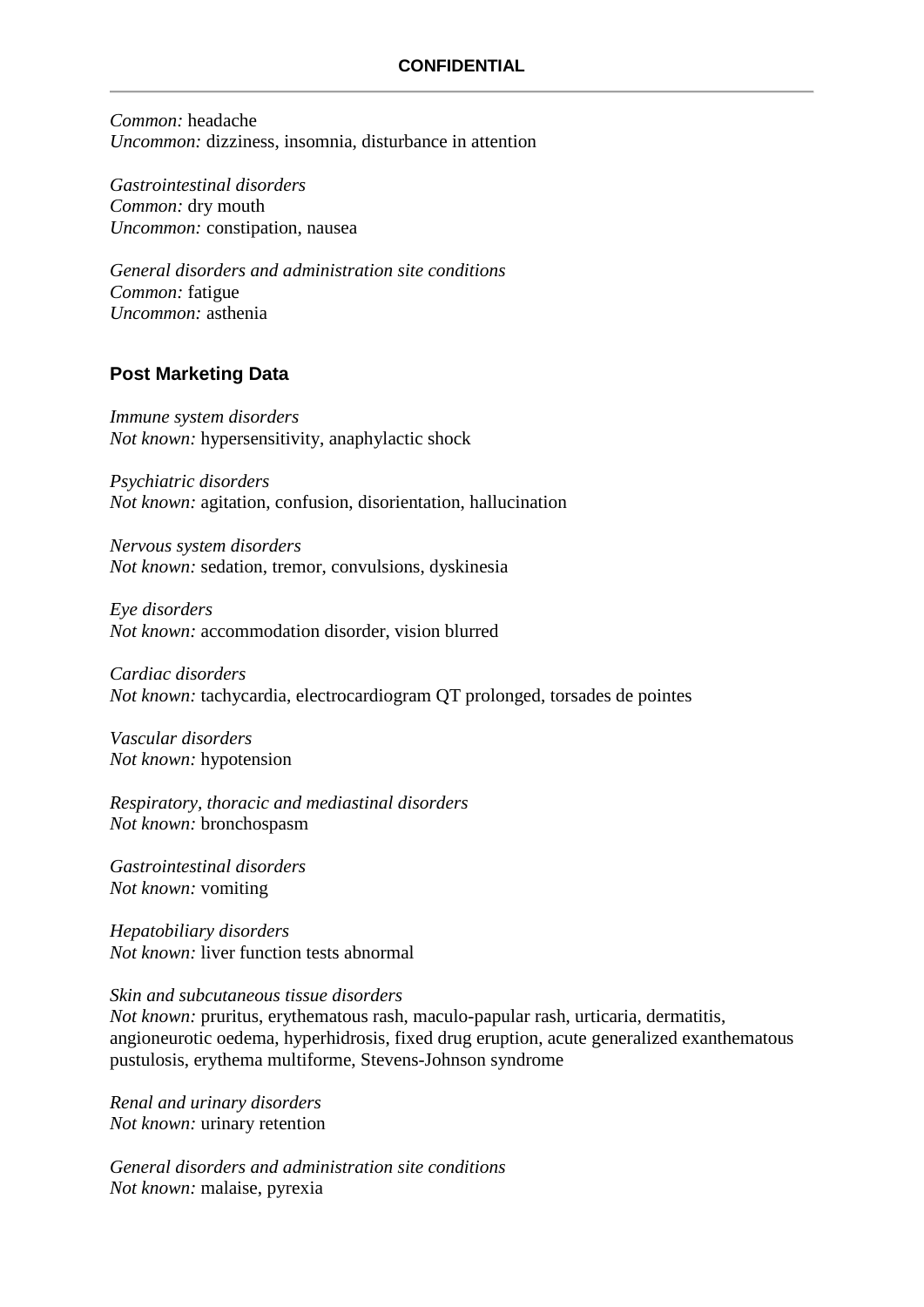The following adverse reactions have been observed with cetirizine, the principal metabolite of hydroxyzine: thrombocytopenia, aggression, depression, tic, dystonia, paraesthesia, oculogyric crisis, diarrhoea, dysuria, enuresis, asthenia, oedema, weight increased and could potentially occur with hydroxyzine.

# **OVERDOSAGE**

## **Symptoms and Signs**

Symptoms observed after an important overdose are mainly associated with excessive anticholinergic load, CNS depression or CNS paradoxical stimulation. They include nausea, vomiting, tachycardia, pyrexia, somnolence, impaired pupillary reflex, tremor, confusion, or hallucination. This may be followed by depressed level of consciousness, respiratory depression, convulsions, hypotension, or cardiac arrhythmia. Deepening coma and cardiorespiratory collapse may ensue.

## **Treatment**

Airway, breathing and circulatory status must be closely monitored with continuous ECG recording and adequate oxygen supply should be available. Cardiac and blood pressure monitoring should be maintained until the patient is free of symptoms for 24 hours. Patients with altered mental status should be checked for simultaneous intake of other drugs or alcohol and should be given oxygen, naloxone, glucose and thiamine if deemed necessary.

Norepinephrine or metaraminol should be used if vasopressor is needed. Epinephrine should not be used.

Syrup of ipecac should not be administered in symptomatic patients or those who could rapidly become obtunded, comatose or convulsing, as this could lead to aspiration pneumonitis. Activated charcoal may be left in the stomach but there are scant data to support its efficacy.

It is doubtful that haemodialysis or haemoperfusion would be of any value. There is no specific antidote.

Literature data indicate that, in the presence of severe, life-threatening, intractable anticholinergic effects unresponsive to other agents, a therapeutic trial dose of physostigmine may be useful. Physostigmine should not be used just to keep the patient awake. If cyclic antidepressants have been co-ingested, use of physostigmine may precipitate seizures and intractable cardiac arrest. Also avoid physostigmine in patients with cardiac conduction defects.

## **SHELF LIFE**

The expiry date is indicated on the packaging.

## **STORAGE**

Tablets and syrup: store below 25ºC.

**HOW SUPPLIED** Oral preparations: